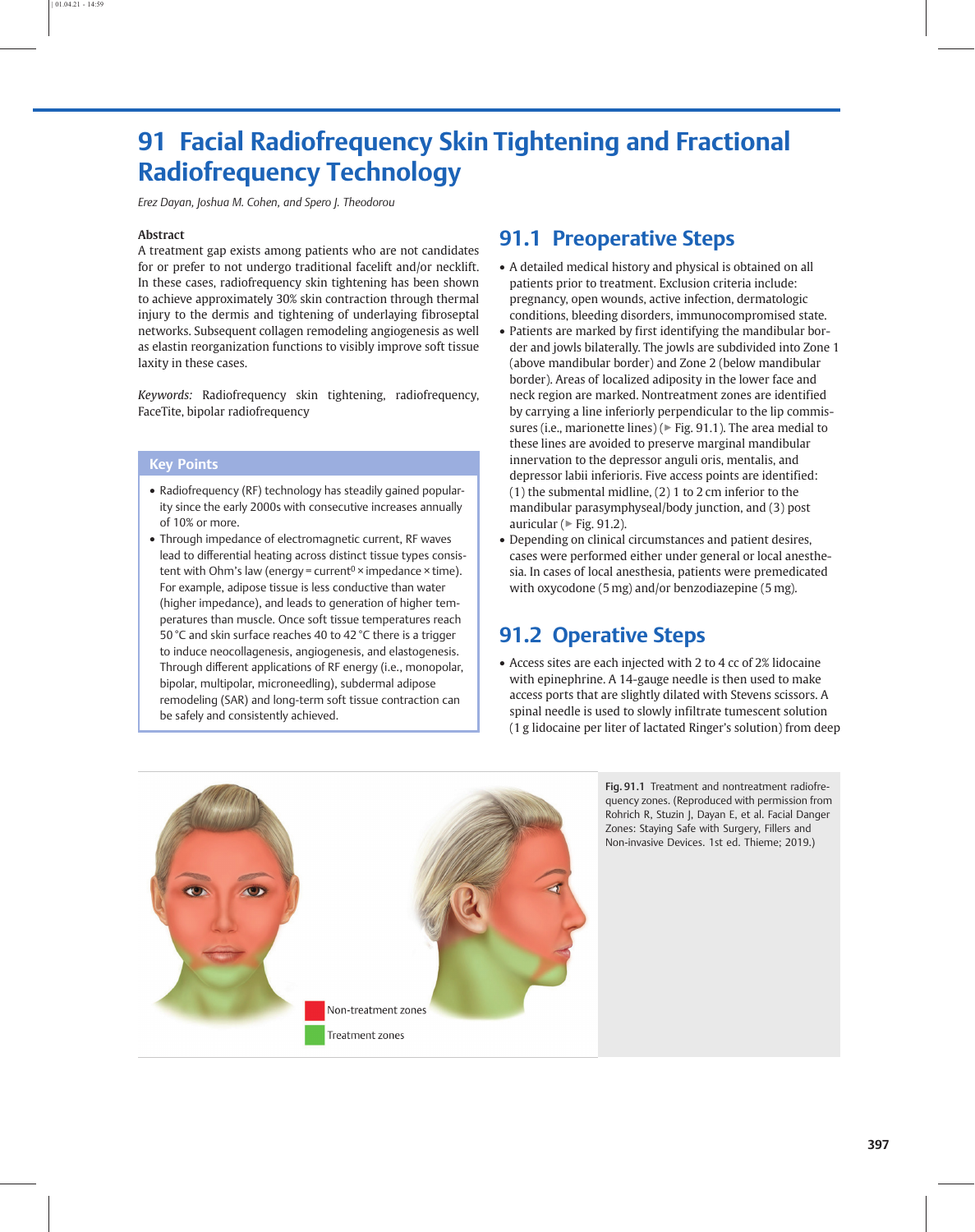#### <span id="page-1-0"></span>Facial Radiofrequency Skin Tightening and Fractional Radiofrequency Technology



Fig. 91.2 Access ports placement to avoid marginal mandibular and mental nerve injury. (Reproduced with permission from Rohrich R, Stuzin J, Dayan E, et al. Facial Danger Zones: Staying Safe with Surgery, Fillers and Non-invasive Devices. 1st ed. Thieme; 2019.)

to superficial, starting in the preplatysmal plane and moving to the subdermal plane (approximately 100–150 cc of tumescent in total). At the conclusion of tumescent infiltration, the cannula is passed through the subdermal plane to confirm adequate analgesia.

- Bipolar RF is performed first. The RF settings included an internal temperature cutoff of 68 °C and external temperature cutoff of 38 °C. The RF cannula is used to pretunnel treatment areas for ease of treatment. The predetermined treatment areas are systematically heated to avoid heat loss when treating wide areas. RF application is applied on retrograde movement of the cannula and stopped within 1 cm of the access port to prevent overheating this area. Audible and visual cues from the RF console are used to assess temperature of tissues and treatment is stopped after 1 minute of reaching target internal and external temperatures.
- RF microneedling (Fractora modified to Morpheus8, InMode) is subsequently used at a depth of 2 mm and energy of 35 with 50% overlap. The hand-piece is applied firmly and perpendicular to the treatment area prior to delivery of RF energy pulses. In patients with thinner skin or darker Fitzpatrick types, energy settings are reduced by 20%.
- Fractional RF is performed at the same stage with the Morpheus8 device (InMode). This device achieves subdermal adipose tissue remodeling in addition to bipolar thermal injury leading to reorganization of the reticular dermis.





Fig. 91.3 Images showing before and 2 weeks after radiofrequencyassisted liposuction of lower face and neck using FaceTite (InMode; Lake Forest, CA).

### 91.3 Postoperative Care

- Patients are seen at 1 week, 1 month, 3 months, and 6 months intervals.
- Patient are instructed to not use any skin products for the first 3 to 4 days after fractional RF treatment.
- The usual postoperative course involves some edema and ecchymosis. This typically resolves in 1 week.
- A facelift type head wrap with moderate compression is applied for 3 to 4 days.
- Patients are instructed to not use cold compresses.
- Most patients return to work the following day.

### 91.4 Case Example

This patient is seen before and 2 weeks after RF-assisted liposuction of the lower face and neck using FaceTite (InMode; Lake Forest, CA) ( $\triangleright$  Fig. 91.3).

### 91.5 Conclusion

Internal and external generation of heat via combined bipolar RF and fractional RF serves to initiate neocollagenesis, elastogenesis, and subdermal adipose remodeling. This in combination with fibroseptal network tightening allows for safe and consistent soft tissue contraction to improve lower